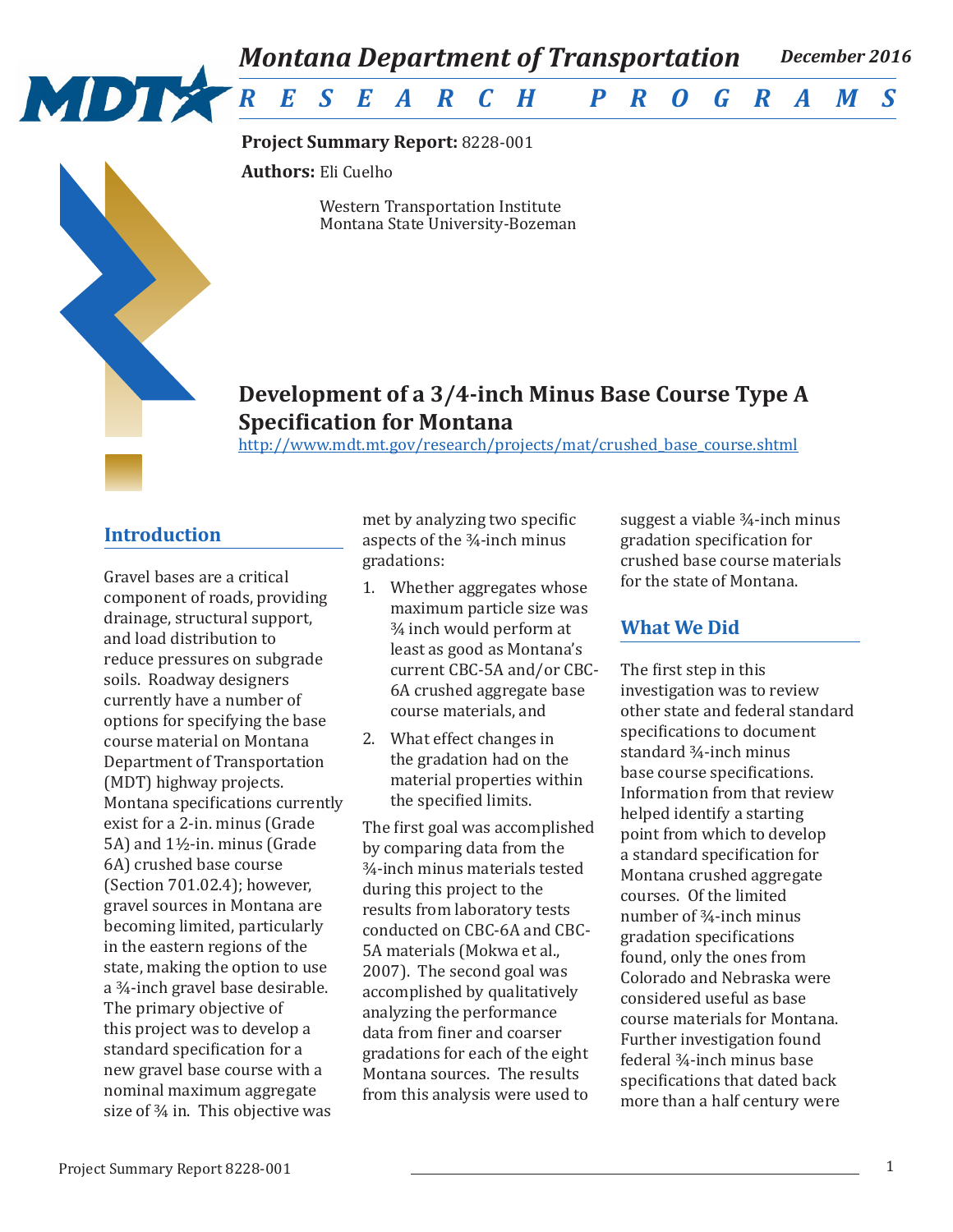also viable options. These existing specifications were found to be similar to a preliminary ¾-inch minus base course specification that has been used by MDT in the Glendive District. It was determined from this review that the Colorado specification would be used to generate ¾-inch minus mixes for laboratory testing.

Next, a variety of crushed aggregates from several sources throughout the state of Montana, having a ¾-inch minus gradation, were tested to determine their performance characteristics. These performance characteristics were compared to existing data from laboratory tests conducted on Montana CBC-5A and CBC-6A materials (Mokwa et al., 2007). Further analysis was done to determine the effect that changes in the ¾-in. minus gradation had on their performance characteristics.

Samples of aggregate were collected from eight different gravel pits located throughout Montana's five maintenance districts (Figure 1). Portions of these gravel samples were crushed to create ¾-inch minus mixes (Prepared mixes). These gradations were further modified to evaluate the effect that gradation had on their engineering properties (Modified mixes). The following lab tests were conducted to characterize the physical attributes and material properties of these gravel mixes.<br>• Particle size dis-

- Particle size distribution
- Fractured face count
- Modified Proctor density
- Relative density (maximum and minimum index densities)
- Specific gravity



#### **Figure 1: Map of material sources in Montana**

- R-value (tested by MDT)
	- Direct shear
- Permeability

A statistical analyses of average values were conducted using a two-sided t-test (for samples having unequal variance) to determine if apparent trends in measured laboratory test results represent true differences between aggregate types. The two-sample t-test is a statistical test used to determine if the averages of the two data sets are statistically different from one another based on a mathematical evaluation of the data scatter. In cases where the averages are statistically different, a direct comparison of the mean values indicates which value is greater. Otherwise, the means are considered statistically equal.

### **What We Found**

The analysis showed that, overall, ¾-inch minus base course materials are expected to perform at least as well as Montana CBC-6A and better

than Montana CBC-5A materials based on the material properties determined during this study. It also showed that ¾-inch minus materials within the preliminary specified range performed better near the bottom of the specified range (i.e., coarser materials) than finer materials. The specification used in the Glendive district is similar to the Colorado specification (used as the preliminary specification in this project). Based on these results, it was recommended that a modified version of the Glendive specification be adopted as a viable ¾-inch minus base course specification within the state of Montana, now known as Montana CBC-7A. The practicality of producing mixes that fit within these suggested gradation limits needs to be determined.

## **What the Researchers Recommend**

Three recommendations were made based on the results of this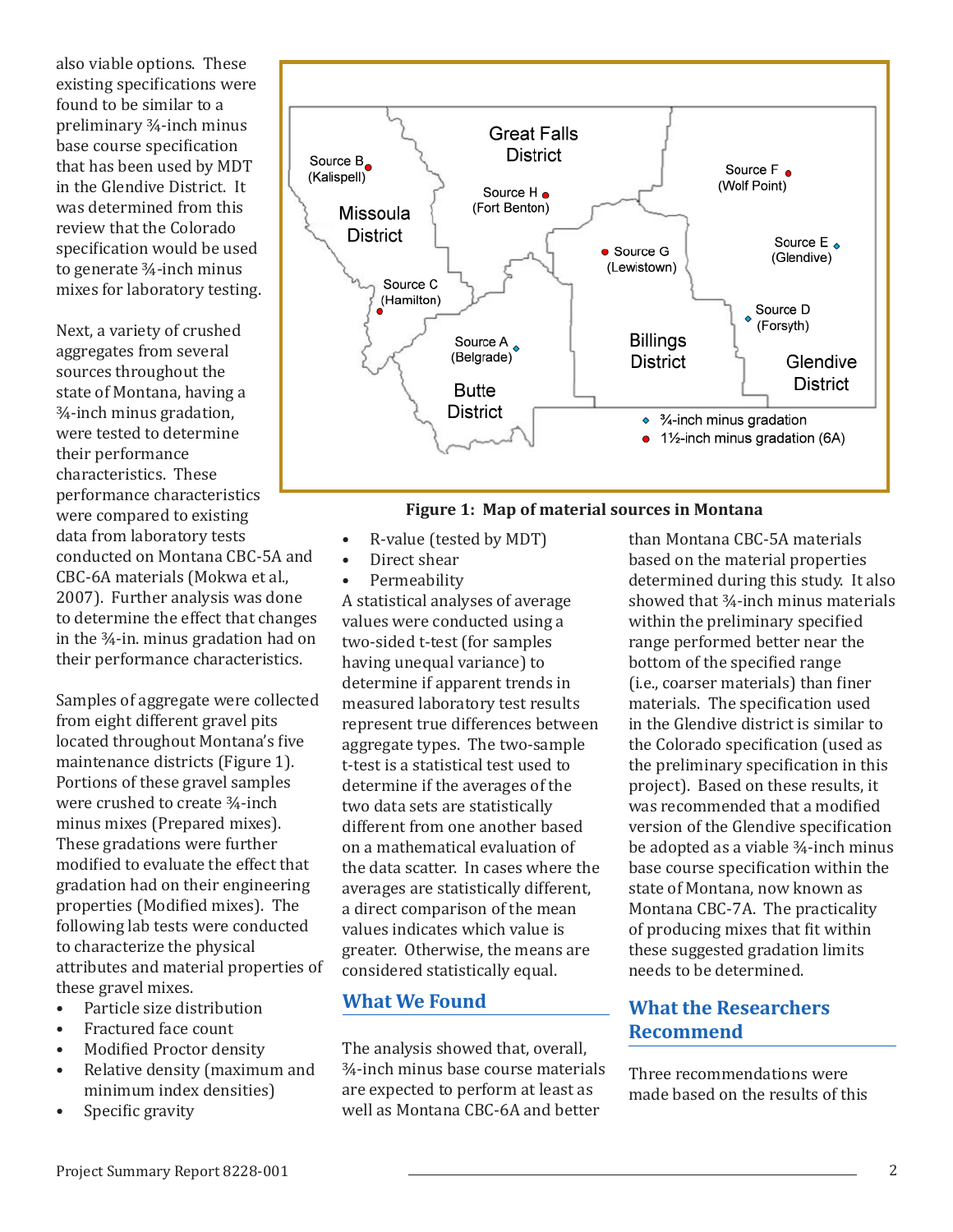study. First, it was recommended to incorporate a standard specification for ¾-in. minus crushed case course aggregates. This would require modifications to Section 701.02.4 of Montana's standard specifications for road and bridge construction to include Crushed Base Course Type 7A, having a maximum nominal size of  $\frac{3}{4}$  in. This specification will allow gravel producers to maximize production of crushed aggregates, especially in areas where larger sized materials are becoming limited.

The second recommendation was to limit the amount passing #40 sieve to ensure good permeability. The range of particle sizes was selected based on information

from federal and state sources as well as a preliminary specification from the Glendive District. These preliminary specifications allowed the researcher to create ¾-in. minus mixes for testing purposes. From these tests it was noticed that as the amount passing the #40 sieve approached the upper bound of the specification, permeability was significantly decreased. Limiting the amount passing the #40 sieve to 25 percent will help ensure acceptable drainage characteristics of the constructed aggregate layer. The practicality and constructability of producing mixes that fit within these modified bounds, however, should be evaluated prior to full implementation.

The third recommendation was to maintain current levels of plasticity, wear and fractured face requirements until definitive research has been conducted to specifically study the effect that changing these requirements has on the performance characteristics and the cost-benefit of these mixes.

#### **References**

Mokwa, R., Trimble, N. and Cuelho, E. (2007) "Experimental Assessment of Aggregate Surfacing Materials," Final report for the Montana Department of Transportation, FHWA/MT-07-011/8117-30, pp. 74.